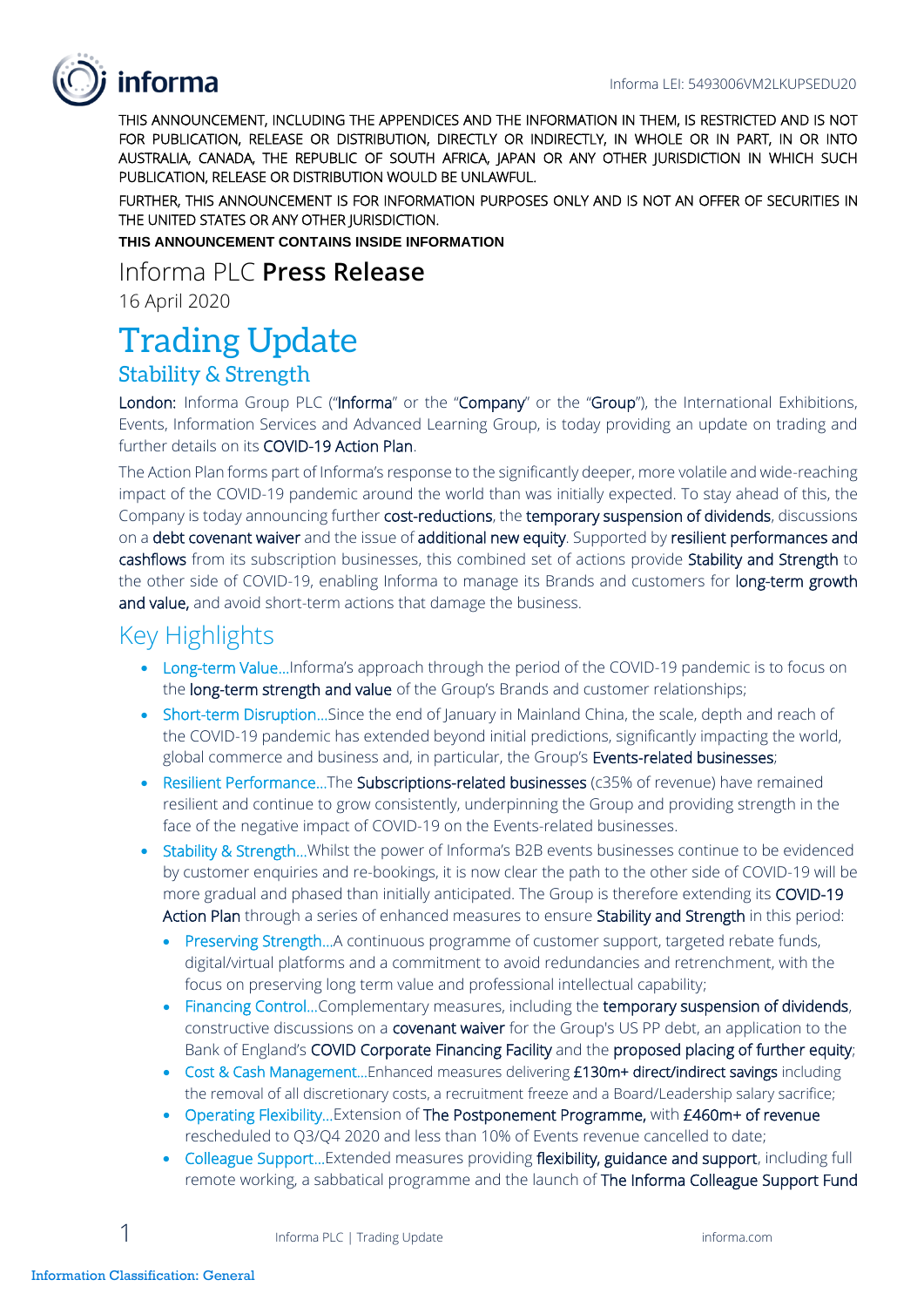

#### **Stephen A. Carter, Group Chief Executive, Informa PLC, said:**

"Since the beginning of 2020, the impact of the COVID-19 pandemic has become progressively deeper and more far-reaching than initially predicted. We have continued to adapt and respond quickly, always prioritising the safety of Colleagues and Customers, making decisions for the long-term value of our brands and businesses and seeking to preserve jobs and invest in our intellectual property."

#### **He added:**

"The strength of our specialist brands and customer relationships continues to provide confidence in our long-term value. However, in the near-term, we are facing material disruption in our Events-related businesses, with expectations for a gradual and phased recovery.

Today we are taking action to stay ahead of this by building further stability and strength across our business. Through a range of measures, further reducing direct and indirect costs, supporting Colleagues and fully securing our finances, we are ensuring we can continue to manage Informa in the best interests of its long-term stability and strength."

# First Quarter Trading Update

The scale and breadth of the COVID-19 pandemic has significantly exceeded initial predictions, with half the world's population currently in lockdown, widespread international travel restrictions and many businesses and industries in temporary shutdown.

The impact on our **Events-related businesses** (c65% of revenue) has intensified significantly since the initial disruption early in the first quarter in Mainland China, with no events of any scale scheduled to take place in April. This reduced level of activity is now expected to stretch through the second quarter and much of the third quarter, with a gradual and phased recovery from Q3 into the final quarter of the year.

Against this backdrop, Informa's focus remains on prioritising the health and safety of Colleagues and Customers, whilst making decisions for the long-term strength and stability of our Brands and Businesses.

Informa is fortunate to have a highly dedicated and professional team of Colleagues across the world, who have risen to the personal and professional challenges presented by the COVID-19 pandemic, adapting seamlessly to continuous, remote working to continue to deliver for Customers, whilst fully supporting each other, through this extraordinary period.

The anchor of the Informa Group remains the resilient and predictable **Subscriptions-related businesses** (c35% of revenue). These businesses continue to grow well, with strong subscription renewals at Taylor & Francis and positive annualised contract values at Informa Intelligence.

Across these information businesses, the Group has moved quickly to make relevant information and data available to support the scientific and medical response to the COVID-19 pandemic. This includes the creation of open access microsites by both Taylor & Francis and Pharma Intelligence, including links and references to all relevant articles, books, data, analysis and information published by these businesses.

Following six years of strength and delivery, prior to the emergence of the COVID-19 pandemic the **Eventsrelated businesses** continued to deliver strong performances amongst the Group's major brands, with equally strong rebooking for 2021 in Healthcare & Pharma (*Arab Health* +20%) and Construction & Real Estate (*The Roofing Show* +11%).

As the scale and reach of the COVID-19 pandemic started to become clear, the Group moved quickly on the first stage of The Postponement Programme, using its strong relationships with customers and venues to secure commercially relevant dates later in the year. Over £460m of revenue has now been rescheduled, with a deliberately heavy weighting to the last four months of the year.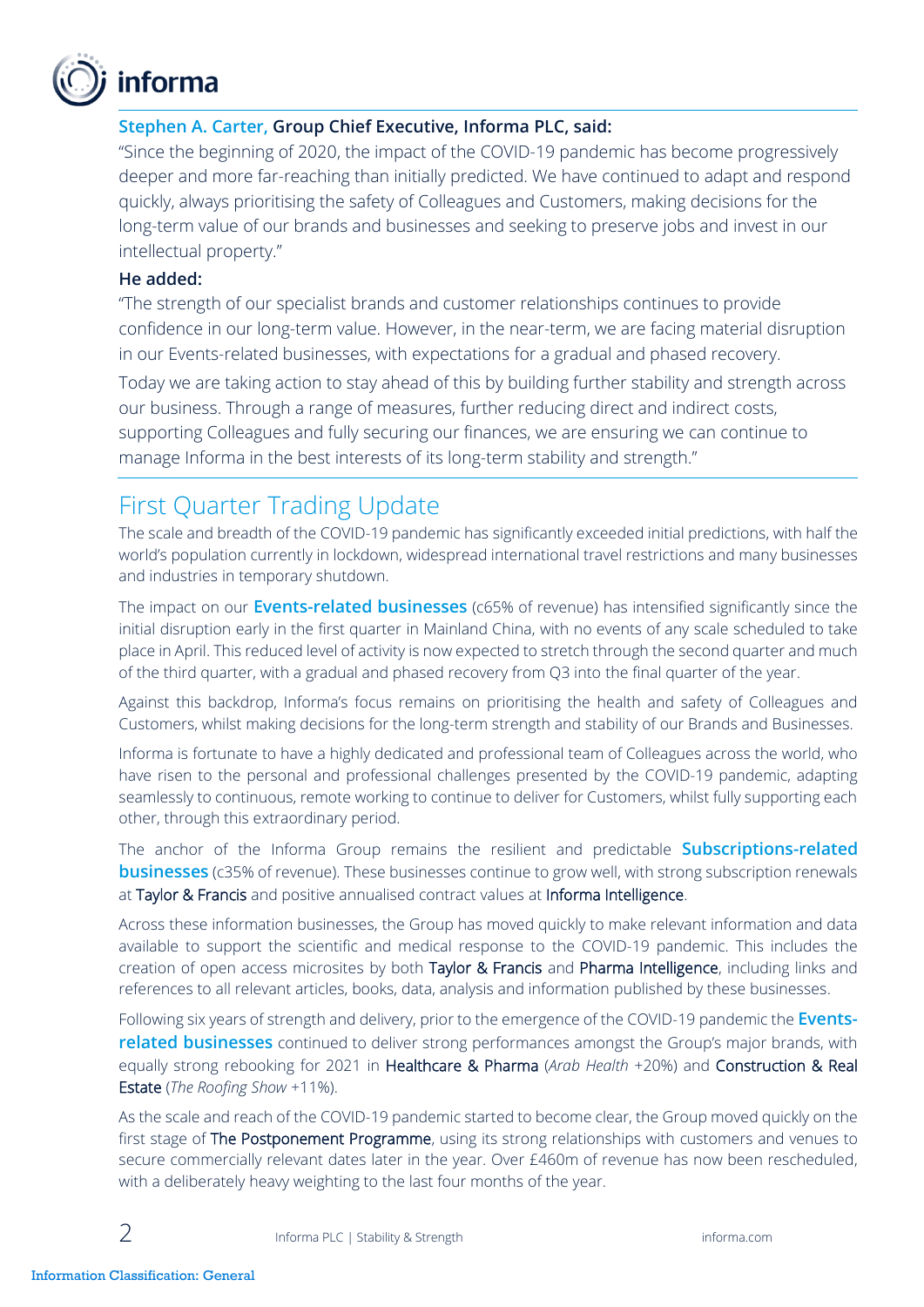

## Stability & Strength

Informa first launched the COVID-19 Action Plan in late January 2020, initially focused on Mainland China, to provide an internal framework for fast decision making and a set of targeted actions to support Colleagues and the long-term Stability and Strength of our Brands and Customer relationships.

#### **Gradual and Phased Return in China**

Informa's decisions and responses to the COVID-19 pandemic are partly informed by the steady progress of the Group's businesses in China, which are now beginning to re-emerge, with offices re-opening and Colleagues returning to increasingly normal working patterns.

It remains clear that there is significant demand for major B2B Event Brands, with customer commitments and cash collections continuing. However, it is also now clear that the path to full recovery for our events businesses in China will be gradual. Working with local governments/authorities, venue owners and professional communities, the Group is identifying a number of steps along the way, trends that we expect to be mirrored in other geographies as they also emerge out of the other side of the COVID-19 pandemic:

- Phased return: Social distancing and other control measures are being relaxed gradually to avoid the risk of a resurgence in infections, suggesting a gradual and phased recovery for events;
- Region by region: The pace of exit from COVID-19 will also vary by region. Within China, a number of commercial centres have approved the issue of events licenses, but others have yet to and so the Group is planning on a phased return through the second half of 2020;
- Domestic versus International: As events return, Informa will be focusing initial participation around domestic audiences (c75% of exhibitors), and planning on a longer lead time before the full return of international hosted buyer communities;
- Revenue attrition: The Group is assuming an informed level of revenue attrition on our returning brands in light of the significant impact of the pandemic on macro-economic conditions and our customers' businesses;
- Biosecurity: Informa is working with local governments/authorities and venue owners to provide certified levels of biosecurity, enhanced hygiene, electronic registration, mobile data screening, density management and other relevant on-site checks and facility upgrades.

#### **Stability and Strength through a Gradual and Phased Return**

As part of the COVID-19 Action Plan, the Group is planning and preparing for multiple different scenarios in terms of the timing and shape of the gradual recovery of its Events businesses. As outlined, the current Operating Plan ("Base Case") now assumes zero revenue from events in the second quarter and much of the third quarter, before a gradual and phased recovery through Q3 into the final quarter of the year.

The Group's Vigilant Case ("Downside Case") assumes an even more gradual return, with zero revenue from events until the fourth quarter, before a phased recovery through the final months of the year.

The extension of the Group's COVID-19 Action Plan, including the combined effect of all the enhanced measures detailed below, is designed to provide Stability and Strength It will enable Informa to preserve and protect the intellectual capital within the Group and manage the business for long-term strength and value, whilst also managing its balance sheet sensibly, even if the shape of recovery turns out to be more gradual and phased than the Group's current Operating Plan.

#### **Financing Control Measures**

A range of complementary financing measures to ensure the Stability and Strength of the Group, including:

- Dividend Suspension: The temporary suspension of dividend payments, including the withdrawal of the 2019 Final Dividend. The Board intends to review dividend policy later in 2020;
- Covenant Waiver: Constructive discussions underway with US private placement debt holders, a process aligned with and enhanced by today's other measures;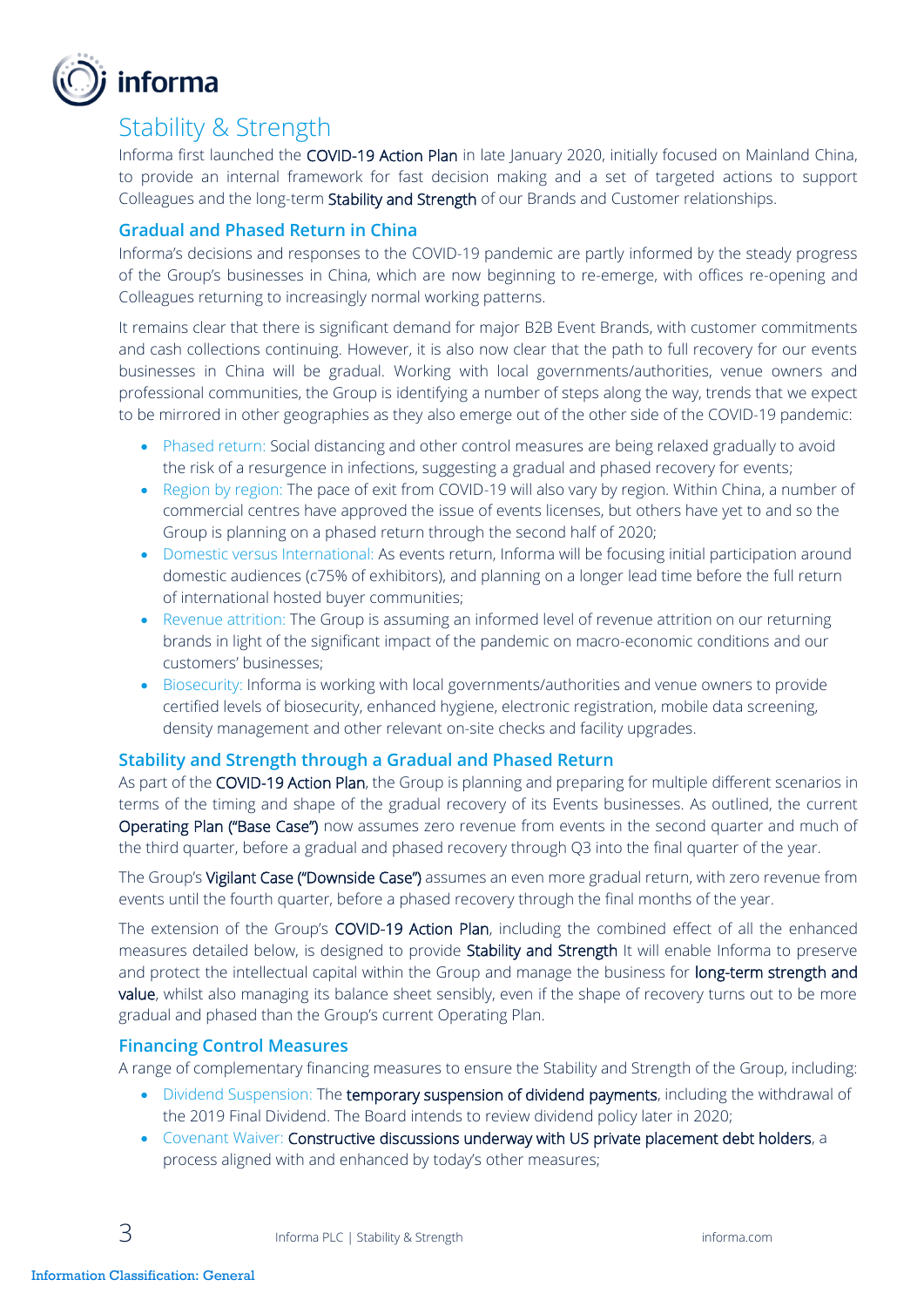

- Liquidity Backstop: Alongside the Group's existing Revolving Credit Facility (£900m) and Surplus Credit (£750m) Facility, as a major UK information services employer, Informa has completed its application for eligibility to issue commercial paper under the Bank of England's COVID Corporate Finance Facility;
- Proposed Equity Addition: Noting recent statements by the Financial Conduct Authority and the Pre-Emption Group in relation to targeted equity issuances, Informa is immediately launching the proposed placing of up to 19.9% of new equity, with full details set out in today's simultaneous Placing Announcement. The net proceeds of the placing, which includes full participation from the Informa PLC Board and the Group's entire international Executive Management Team, will be used to strengthen the Group's balance sheet, reduce overall net debt and lower leverage.

#### **Cost & Cash Management Measures**

Informa has already implemented a range of direct and indirect cost controls, securing £130m+ of annualised savings to date, whilst protecting and preserving the intellectual property and core talent within the Group:

- Recruitment Pause: The postponement of all recruitment and review of all contractors/consultants;
- Rewards Phasing: The postponement of salary reviews and merit rises, and the introduction of voluntary salary sacrifices by the Group CEO/CFO (33% of salary), the PLC Board (25%) and the entire international Executive Management Team (25%);
- Project Review: The postponement of all non-essential projects and capital expenditure;
- Discretionary Costs: The removal of all non-essential spend, including travel, professional fees etc
- Employment Flexibility: The 2020 Informa Sabbatical, under which Colleagues can take voluntary unpaid leave over a six-month period.

#### **Operating Flexibility Measures**

The Group has extended The Postponement Programme, working with customers and venues and securing commercially attractive dates focused around the last four months of 2020:

- The Postponement Programme: Informa has rescheduled 60+ large Brands and c.350 small Brands, representing £460m+ of revenue. Additionally, the Group has rephased (biennials)/cancelled 60+ brands, with revenue of £150m+;
- Biosecurity: Informa is investing in industry leading biosecurity protocols standards and control, working with governments, venue operators and professional communities.

#### **Colleague Support Measures**

Informa has always prioritised the safety and wellbeing of Colleagues and Customers, introducing a range of measure to provide flexibility, guidance and support:

- Digital and Virtualisation: Effective platforms for maintaining close customer engagement through virtual events and digital *Stay Connected* content programmes;
- Remote Working Capability: Seamless move to effective remote working across the Group;
- In-Market Support: Strict adherence to local government and health authority advice;
- Consistent Communications: Weekly CEO and Divisional Management Townhalls and video updates;
- Volunteering Flex: Relaxed volunteering policy to facilitate in-community and family support;
- The Informa Colleague Support Fund: A discrete, funded programme for Informa Colleagues in particular hardship due to COVID-19.

#### **Stephen A. Carter, Group Chief Executive, Informa PLC, concluded:**

"Informa's portfolio of resilient subscriptions businesses and leading B2B brands remain well positioned for future growth on the other side of the COVID-19 pandemic.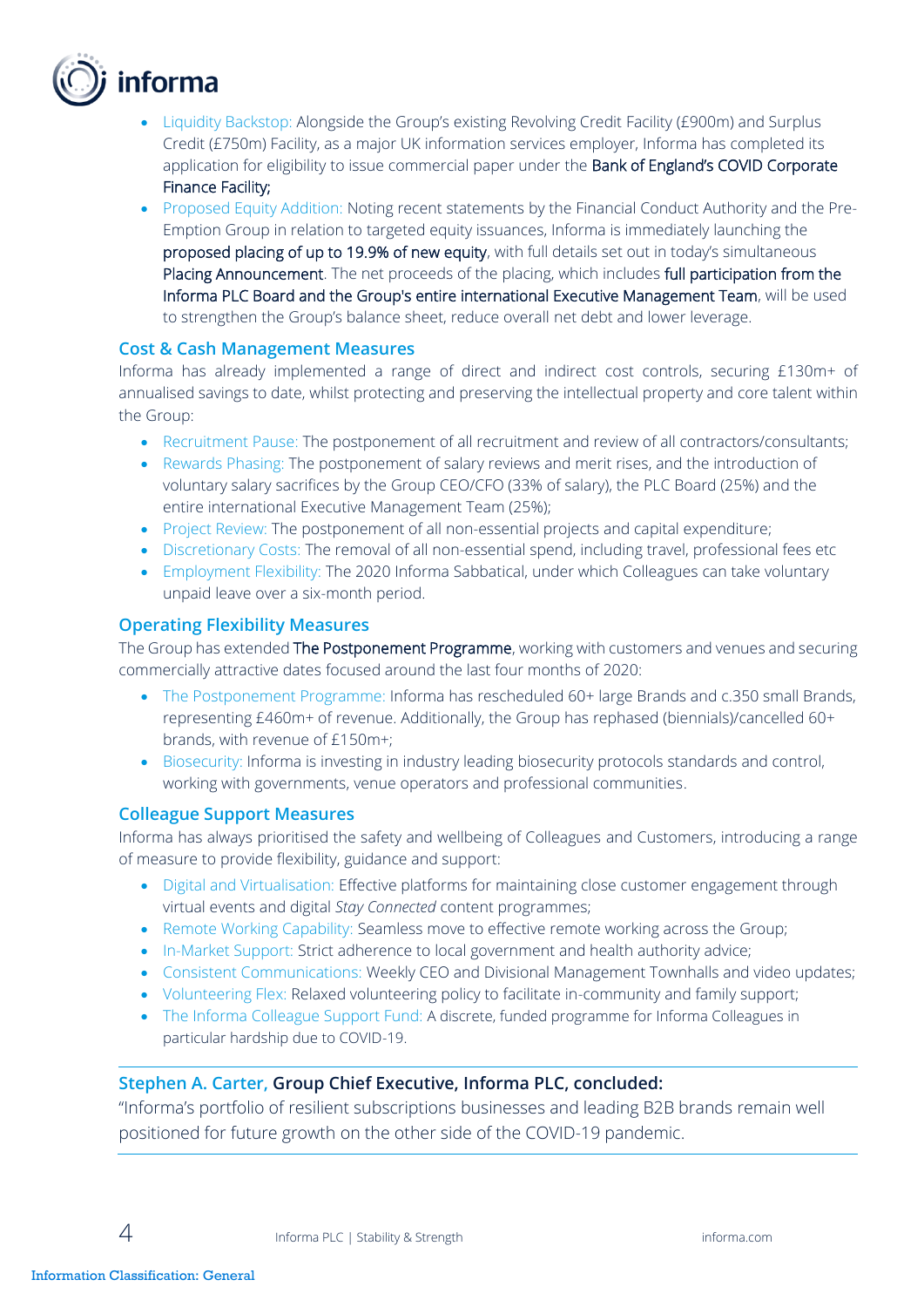

Today's actions, including an equity placing with full participation from the Group's PLC Board and Executive Management Team, provide stability and strength, ensuring the focus remains on our customers and building further long-term value for shareholders."

| <b>Enquiries</b>                                       |                                       |
|--------------------------------------------------------|---------------------------------------|
| Informa PLC                                            |                                       |
| <b>Stephen A. Carter, Group Chief Executive</b>        | +44 (0) 20 7017 5771                  |
| <b>Gareth Wright, Group Finance Director</b>           | +44 (0)20 7017 7096                   |
| <b>Richard Menzies-Gow, Director of IR &amp; Comms</b> | +44 (0)20 3377 3445                   |
| <b>Teneo Strategy</b>                                  |                                       |
| Tim Burt / Zoë Watt                                    | +44 (0) 20 7583 413254 / +44 (0) 7713 |
|                                                        | 157561                                |

**This Announcement should be read in its entirety. In particular, the information provided in the "Important Notices" section of this Announcement should be read and understood.** 

#### **Important Notices**

This Announcement is for information purposes only and shall not constitute an offer to sell or issue or the solicitation of an offer to buy, subscribe for or otherwise acquire securities in any jurisdiction in which any such offer or solicitation would be unlawful. Any failure to comply with this restriction may constitute a violation of the securities laws of such jurisdictions. Persons needing advice should consult an independent financial adviser.

This communication is not an offer of securities for sale in the United States. The securities referred to herein have not been and will not be registered under the US Securities Act 1933, as amended (the "Securities Act") or under the securities laws of any state or other jurisdiction of the United States, and may not be offered or sold directly or indirectly in or into the United States except pursuant to an exemption from, or in a transaction not subject to, the registration requirements of the Securities Act and in compliance with the securities laws of any state or any other jurisdiction of the United States.

Certain statements contained in this Announcement constitute "forward-looking statements" with respect to the financial condition, performance, strategic initiatives, objectives, results of operations and business of the Company. All statements other than statements of historical facts included in this Announcement are, or may be deemed to be, forward-looking statements. Without limitation, any statements preceded or followed by or that include the words ''targets'', ''plans'', ''believes'', ''expects'', ''aims'', ''intends'', ''anticipates'', ''estimates'', ''projects'', ''will'', ''may'', "would", "could" or "should", or words or terms of similar substance or the negative thereof, are forward-looking statements. Forward-looking statements include statements relating to the following: (i) future capital expenditures, expenses, revenues, earnings, synergies, economic performance, indebtedness, financial condition, dividend policy, losses and future prospects; and (ii) business and management strategies and the expansion and growth of the Company's operations. Such forward-looking statements involve risks and uncertainties that could significantly affect expected results and are based on certain key assumptions. Many factors could cause actual results, performance or achievements to differ materially from those projected or implied in any forward-looking statements. The important factors that could cause the Company's actual results, performance or achievements to differ materially from those in the forward-looking statements include, among others, the macroeconomic and other impacts of COVID-19, economic and business cycles, the terms and conditions of the Company's financing arrangements, foreign currency rate fluctuations, competition in the Company's principal markets,